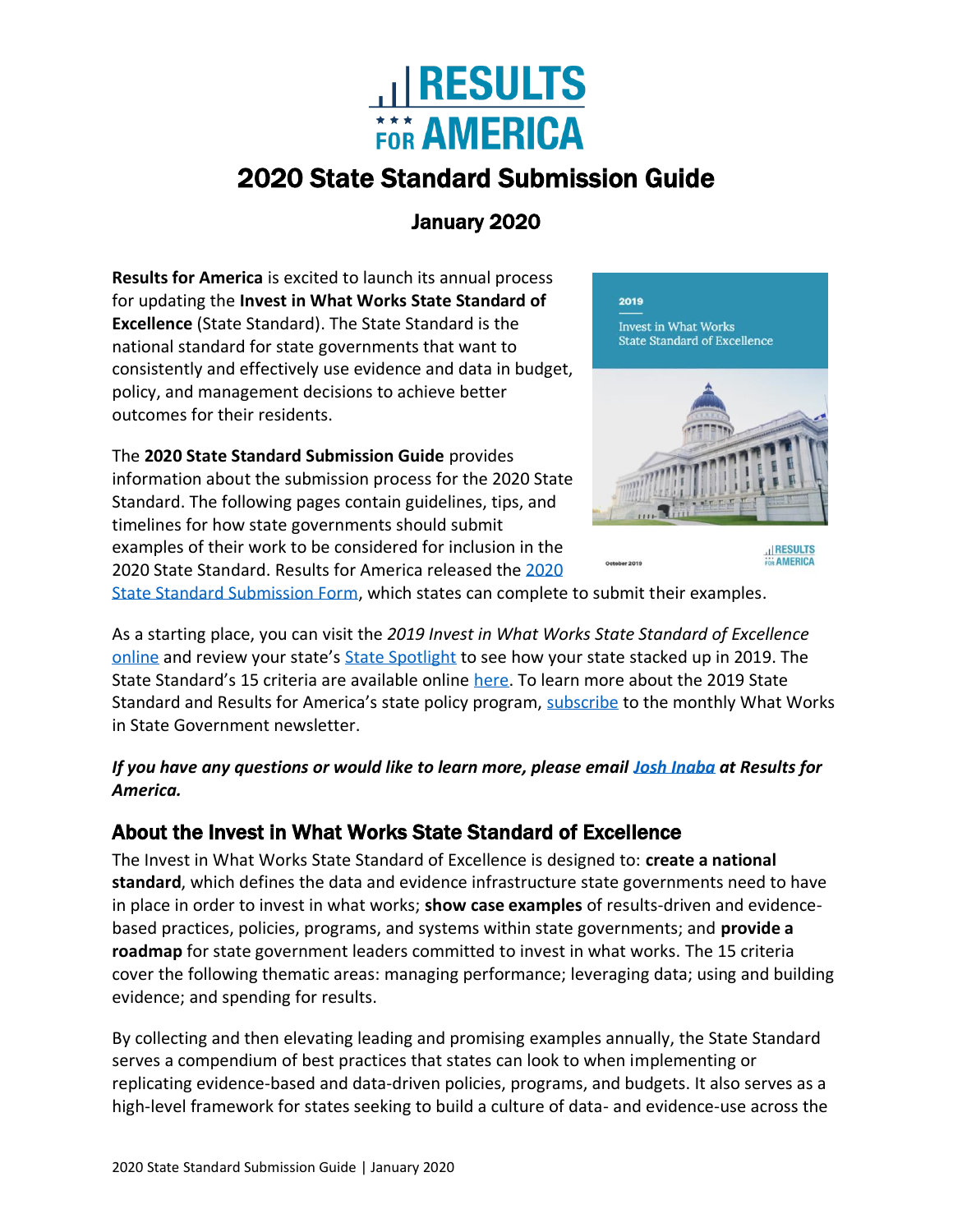enterprise, while also broadly informing the field about evidence-based policymaking in state governments.

| Date                     | <b>Deliverable</b>                                                                                            |
|--------------------------|---------------------------------------------------------------------------------------------------------------|
| January 2020             | <b>Results for America releases 2020 State Standard</b><br><b>Submission Guide</b>                            |
| <b>Mid-February 2020</b> | <b>Results for America releases 2020 State Standard</b><br><b>Submission Form</b>                             |
| Mid-March 2020           | States submit 2020 State Standard Submission Form for review by<br>Results for America                        |
| Late April 2020          | Results for America requests additional information/clarifications from<br>states based on examples submitted |
| Early May 2020           | States submit revised examples for analysis and publication by<br><b>Results for America</b>                  |
| Summer 2020              | 2020 Invest in What Works State Standard of Excellence<br>national launch                                     |

#### Publication Timeline and Deadlines

#### 2020 Submission Guidelines

Results for America is seeking **potential new examples from 2020** and **updates to past examples** featured in the *2019 Invest in What Works State Standard of Excellence*. The State Standard includes [15 criteria](https://2019state.results4america.org/2019-criteria-and-descriptions.pdf) that capture a variety of evidence- and data-related activities and infrastructure such as strategic goal setting, performance management, data-sharing, evaluation and research resources, use of evidence in funding and budget decisions (see Appendix A for detailed criteria).

All state examples should demonstrate results or impact. Please ensure that all state examples include hyperlinks to artifacts (i.e. policies, legislation, documents, memos, job descriptions, contracts, reports, findings, etc.). These artifacts allow Results for America to vet submitted state examples and provide an important resource for other state governments in the published State Standard. Prior to submitting examples, states should work to ensure that relevant artifacts and documents are publicly available (see Appendix B for detailed assessment methodology). When writing new examples and updating past examples, states should follow these guidelines:

*New 2020 Examples Updated 2019 Examples*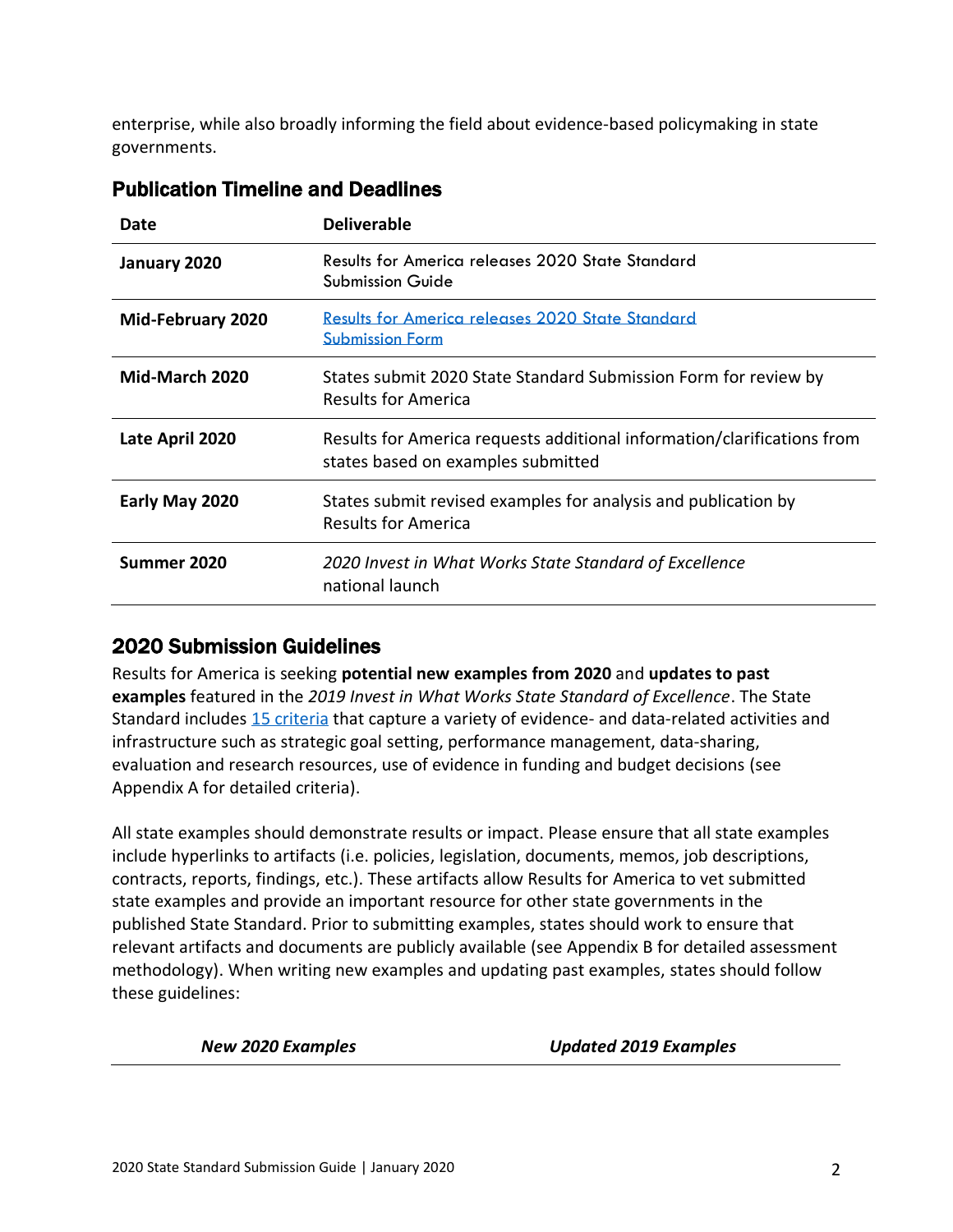- Include hyperlinks to publicly available materials
- Include information and links about the impact and outcomes resulting from the example
- Review 2019 examples (see State [Spotlights\)](https://2019state.results4america.org/downloads.html)
- Edit and revise content, including hyperlinks
- Delete practices that are no longer in place
- Update information and links about the impact and outcomes resulting from the example; be sure to include new studies, reports, or findings

Please refer to the 2019 State Standard (pages 11-17) to see the [leading examples](https://2019state.results4america.org/2019-summary-chart.pdf) which meet these guidelines. They include hyperlinks, respond to the criteria, and describe impact and outcomes. To see how your state compared to last year's leading examples, view your State Spotlight [here.](https://2019state.results4america.org/downloads.html)

#### **Results for America is more seeking examples in the following criteria:**

- [Evaluation leaders and officers](https://2019state.results4america.org/state-standard-of-excellence/evaluation-policies.html) (Criteria 6)
- [Dedicated resources for evaluation and research](https://2019state.results4america.org/state-standard-of-excellence/evaluation-resources.html)  [activities](https://2019state.results4america.org/state-standard-of-excellence/evaluation-resources.html) (Criteria 8)
- [Grant programs and competitions that prioritize](https://2019state.results4america.org/state-standard-of-excellence/use-of-evidence-in-grant-programs.html)  [evidence-based interventions](https://2019state.results4america.org/state-standard-of-excellence/use-of-evidence-in-grant-programs.html) (Criteria 12)
- [Contracting for outcomes projects](https://2019state.results4america.org/state-standard-of-excellence/contracting-for-outcomes.html) (i.e. pay for success that show promising results) (Criteria 14)
- **Results for America is more seeking examples in the following sectors:**
	- Child welfare
	- Criminal justice
	- Health
	- Education
	- Workforce
	- Economic mobility

• [Repurposing for results](https://2019state.results4america.org/state-standard-of-excellence/repurpose-for-results.html) (Criteria 15)

#### Appendix A: Invest in What Works Standard of Excellence Criteria

Also available on page 72 of the [2019 State Standard of Excellence.](https://2019state.results4america.org/2019-invest-in-what-works-state-standard-of-excellence.pdf)

| 1. Strategic Goals                                                          | Did the governor have public statewide strategic goals?                                                                                                                                                                                                                                                                                                                              |
|-----------------------------------------------------------------------------|--------------------------------------------------------------------------------------------------------------------------------------------------------------------------------------------------------------------------------------------------------------------------------------------------------------------------------------------------------------------------------------|
| 2. Performance<br><b>Management and</b><br><b>Continuous</b><br>Improvement | Did the state or any of its agencies implement a performance<br>management system aligned with its statewide strategic<br>goals, with clear and prioritized outcome-focused goals,<br>program objectives, and measures; and did it consistently<br>collect, analyze, and use data and evidence to improve<br>outcomes, return on investment, and other dimensions of<br>performance? |
| Data Leadership                                                             | Did the governor's office or any state agency have a senior<br>staff member(s) with the authority, staff, and budget to                                                                                                                                                                                                                                                              |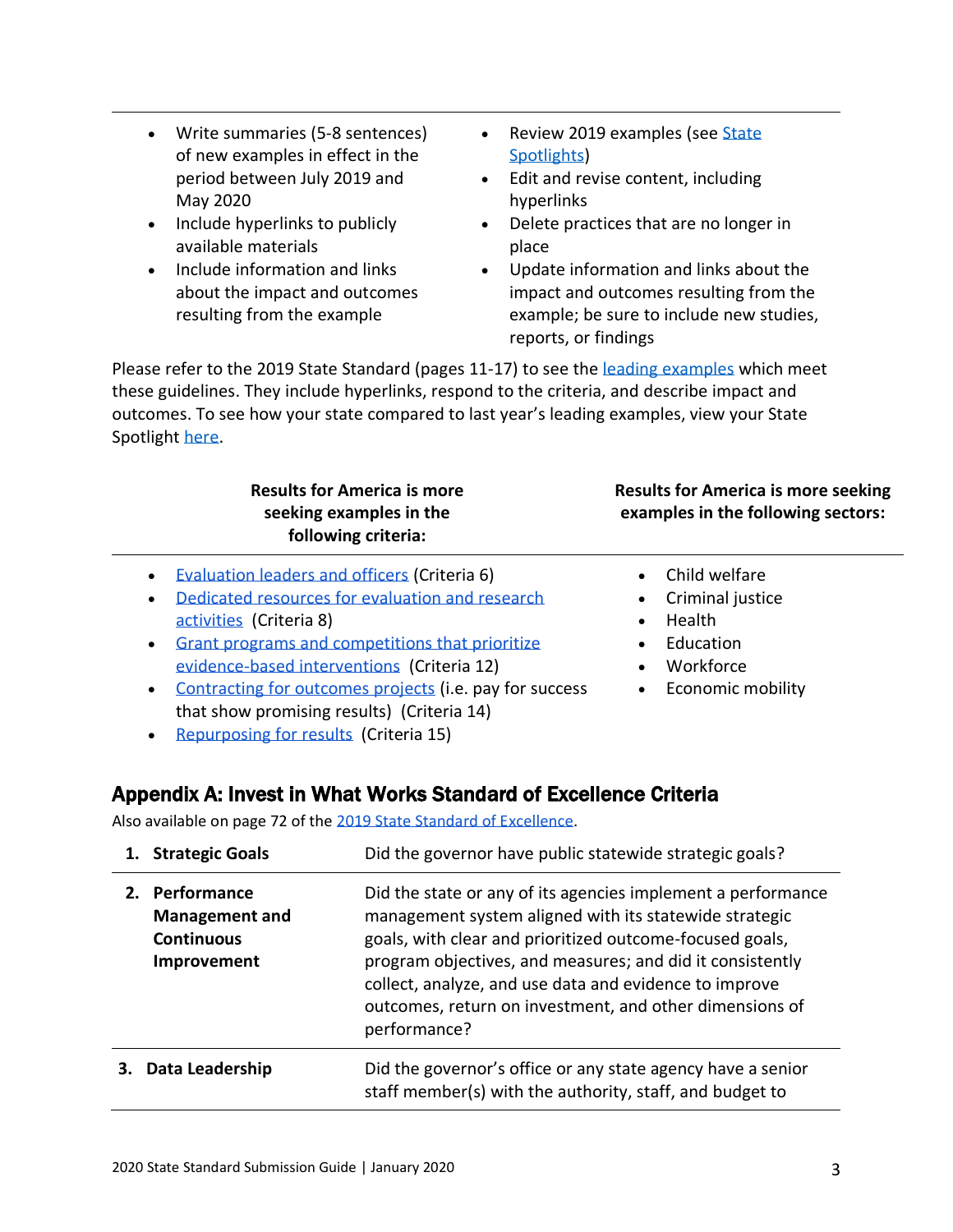|                             | collect, analyze, share, and use high-quality administrative<br>and survey data-consistent with strong c privacy<br>protections - to improve (or help other entities including,<br>but not limited to, local governments and nonprofit<br>organizations improve) federal, state, and local programs?<br>(Example: chief data officer)                                                                                                                                         |
|-----------------------------|-------------------------------------------------------------------------------------------------------------------------------------------------------------------------------------------------------------------------------------------------------------------------------------------------------------------------------------------------------------------------------------------------------------------------------------------------------------------------------|
| 4. Data Policies/Agreements | Did the state or any of its agencies have data sharing policies<br>and data sharing agreements - consistent with strong privacy<br>protections—with any nonprofit organizations, academic<br>institutions, local government agencies, and/or federal<br>government agencies which were designed to improve<br>outcomes for publicly funded programs, and did it make<br>those policies and agreements publicly available? (Example:<br>data sharing policy, open data policy) |

| 5. | Data Use                      | Did the state or any of its agencies have data systems<br>consistent with strong privacy protections that linked<br>multiple administrative data sets across state agencies, and<br>did it use those systems to improve federal, state, or local<br>programs? |
|----|-------------------------------|---------------------------------------------------------------------------------------------------------------------------------------------------------------------------------------------------------------------------------------------------------------|
|    | 6. Evaluation Leadership      | Did the governor's office or any state agency have a senior<br>staff member(s) with the authority, staff, and budget to<br>evaluate its major programs and inform policy decisions<br>affecting them? (Example: chief evaluation officer)                     |
|    | <b>7. Evaluation Policies</b> | Did the state or any of its agencies have an evaluation policy,<br>evaluation plan, and research/learning agenda(s), and did it<br>publicly release the findings of all completed evaluations?                                                                |
| 8. | <b>Evaluation Resources</b>   | Did the state or any of its agencies invest at least 1% of<br>program funds in evaluations?                                                                                                                                                                   |
| 9. | <b>Outcome Data</b>           | Did the state or any of its agencies report or require outcome<br>data for its state- funded programs during their budget<br>process?                                                                                                                         |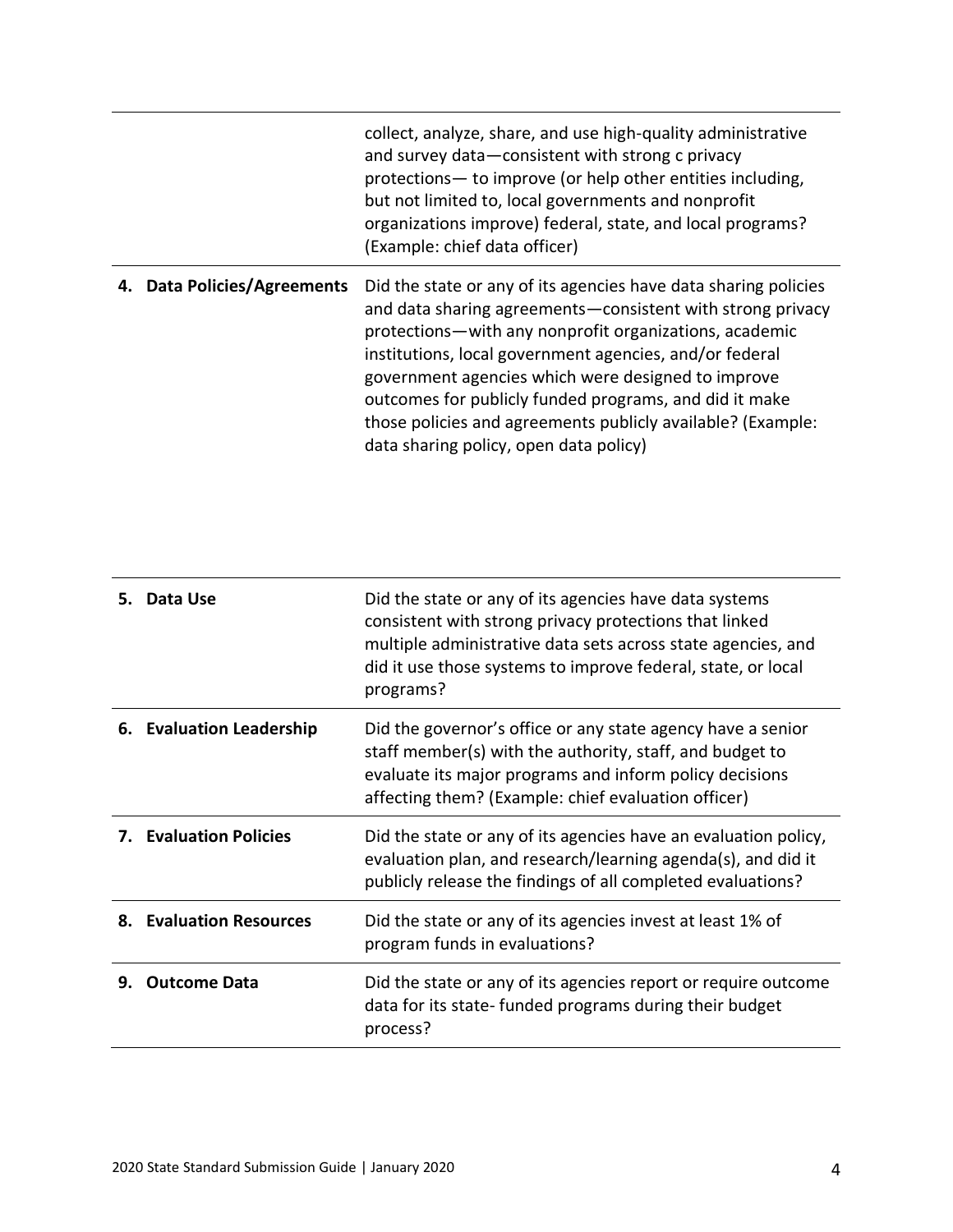| 10. Evidence Definition and<br><b>Program Inventory</b> | Did the state or any of its agencies release a common<br>evidence framework, guidelines, or standards to inform its<br>research and funding decisions and make publicly available<br>an inventory of state-funded programs categorized based on<br>at least two tiers of evidence?                       |
|---------------------------------------------------------|----------------------------------------------------------------------------------------------------------------------------------------------------------------------------------------------------------------------------------------------------------------------------------------------------------|
| 11. Cost-Benefit Analysis                               | Did the state or any of its agencies assess and make publicly<br>available the costs and benefits of public programs?                                                                                                                                                                                    |
| 12. Use of Evidence in Grant<br><b>Programs</b>         | Did the state or any of its agencies (1) invest at least 50% of<br>program funds in evidence-based solutions or (2) use<br>evidence of effectiveness when allocating funds to eligible<br>grantees (including local governments) from its five largest<br>competitive and noncompetitive grant programs? |
| 13. Innovation                                          | Did the state or any of its agencies have staff, policies, and<br>processes in place that encouraged innovation to improve<br>outcomes?                                                                                                                                                                  |
| 14. Contracting for<br><b>Outcomes</b>                  | Did the state or any of its agencies enter into performance-<br>based contracts and/or use active contract management<br>(frequent use of data and regular communication with<br>providers to monitor implementation and progress) to<br>improve outcomes for publicly funded programs?                  |
| 15. Repurpose for Results                               | Did the state or any of its agencies shift funds away from any<br>practice, policy, or program which consistently failed to<br>achieve desired outcomes?                                                                                                                                                 |